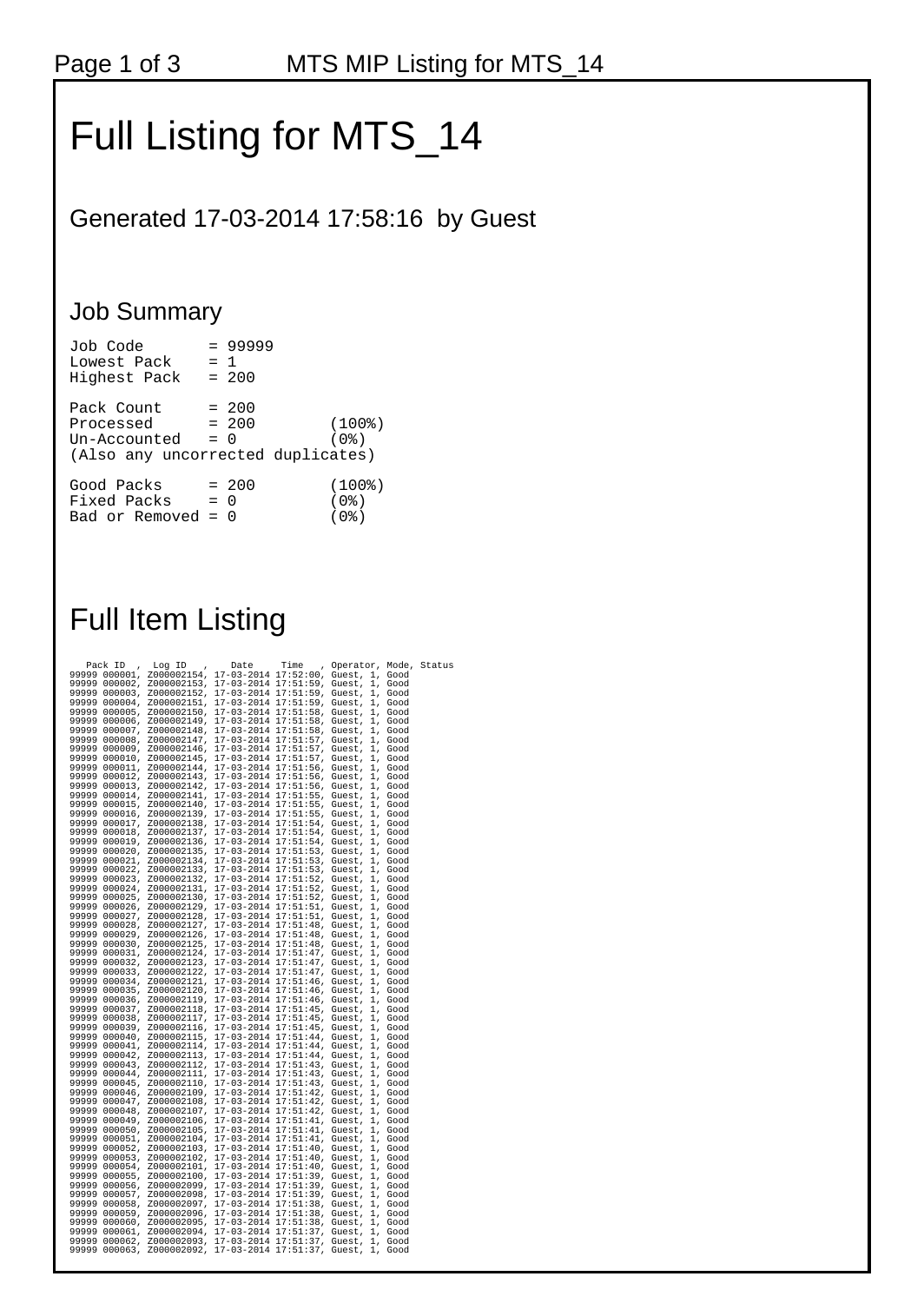| $\begin{smallmatrix} 1.1 & 1.20 & 1.1 & 1.20 & 1.1 & 1.20 & 1.1 & 1.20 & 1.20 & 1.20 & 1.20 & 1.20 & 1.20 & 1.20 & 1.20 & 1.20 & 1.20 & 1.20 & 1.20 & 1.20 & 1.20 & 1.20 & 1.20 & 1.20 & 1.20 & 1.20 & 1.20 & 1.20 & 1.20 & 1.20 & 1.20 & 1.20 & 1.20 & 1.20 & 1.20 & 1.20 & 1$ |  |  |  |
|---------------------------------------------------------------------------------------------------------------------------------------------------------------------------------------------------------------------------------------------------------------------------------|--|--|--|
|                                                                                                                                                                                                                                                                                 |  |  |  |
|                                                                                                                                                                                                                                                                                 |  |  |  |
|                                                                                                                                                                                                                                                                                 |  |  |  |
|                                                                                                                                                                                                                                                                                 |  |  |  |
|                                                                                                                                                                                                                                                                                 |  |  |  |
|                                                                                                                                                                                                                                                                                 |  |  |  |
|                                                                                                                                                                                                                                                                                 |  |  |  |
|                                                                                                                                                                                                                                                                                 |  |  |  |
|                                                                                                                                                                                                                                                                                 |  |  |  |
|                                                                                                                                                                                                                                                                                 |  |  |  |
|                                                                                                                                                                                                                                                                                 |  |  |  |
|                                                                                                                                                                                                                                                                                 |  |  |  |
|                                                                                                                                                                                                                                                                                 |  |  |  |
|                                                                                                                                                                                                                                                                                 |  |  |  |
|                                                                                                                                                                                                                                                                                 |  |  |  |
|                                                                                                                                                                                                                                                                                 |  |  |  |
|                                                                                                                                                                                                                                                                                 |  |  |  |
|                                                                                                                                                                                                                                                                                 |  |  |  |
|                                                                                                                                                                                                                                                                                 |  |  |  |
|                                                                                                                                                                                                                                                                                 |  |  |  |
|                                                                                                                                                                                                                                                                                 |  |  |  |
|                                                                                                                                                                                                                                                                                 |  |  |  |
|                                                                                                                                                                                                                                                                                 |  |  |  |
|                                                                                                                                                                                                                                                                                 |  |  |  |
|                                                                                                                                                                                                                                                                                 |  |  |  |
|                                                                                                                                                                                                                                                                                 |  |  |  |
|                                                                                                                                                                                                                                                                                 |  |  |  |
|                                                                                                                                                                                                                                                                                 |  |  |  |
|                                                                                                                                                                                                                                                                                 |  |  |  |
|                                                                                                                                                                                                                                                                                 |  |  |  |
|                                                                                                                                                                                                                                                                                 |  |  |  |
|                                                                                                                                                                                                                                                                                 |  |  |  |
|                                                                                                                                                                                                                                                                                 |  |  |  |
|                                                                                                                                                                                                                                                                                 |  |  |  |
|                                                                                                                                                                                                                                                                                 |  |  |  |
|                                                                                                                                                                                                                                                                                 |  |  |  |
|                                                                                                                                                                                                                                                                                 |  |  |  |
|                                                                                                                                                                                                                                                                                 |  |  |  |
|                                                                                                                                                                                                                                                                                 |  |  |  |
|                                                                                                                                                                                                                                                                                 |  |  |  |
|                                                                                                                                                                                                                                                                                 |  |  |  |
|                                                                                                                                                                                                                                                                                 |  |  |  |
|                                                                                                                                                                                                                                                                                 |  |  |  |
|                                                                                                                                                                                                                                                                                 |  |  |  |
|                                                                                                                                                                                                                                                                                 |  |  |  |
|                                                                                                                                                                                                                                                                                 |  |  |  |
|                                                                                                                                                                                                                                                                                 |  |  |  |
|                                                                                                                                                                                                                                                                                 |  |  |  |
|                                                                                                                                                                                                                                                                                 |  |  |  |
|                                                                                                                                                                                                                                                                                 |  |  |  |
|                                                                                                                                                                                                                                                                                 |  |  |  |
|                                                                                                                                                                                                                                                                                 |  |  |  |
|                                                                                                                                                                                                                                                                                 |  |  |  |
|                                                                                                                                                                                                                                                                                 |  |  |  |
|                                                                                                                                                                                                                                                                                 |  |  |  |
|                                                                                                                                                                                                                                                                                 |  |  |  |
|                                                                                                                                                                                                                                                                                 |  |  |  |
|                                                                                                                                                                                                                                                                                 |  |  |  |
|                                                                                                                                                                                                                                                                                 |  |  |  |
|                                                                                                                                                                                                                                                                                 |  |  |  |
| 999999 000114; 2000002021; 17-03-2014 17:51:13, Guest, 1, Good<br>999999 000114; 2000002021; 17-03-2014 17:51:13, Guest, 1, Good<br>99999 000116; 2000002019; 17-03-2014 17:51:12, Guest, 1, Good<br>99999 000115; 2000002019; 17-03-2                                          |  |  |  |
|                                                                                                                                                                                                                                                                                 |  |  |  |
|                                                                                                                                                                                                                                                                                 |  |  |  |